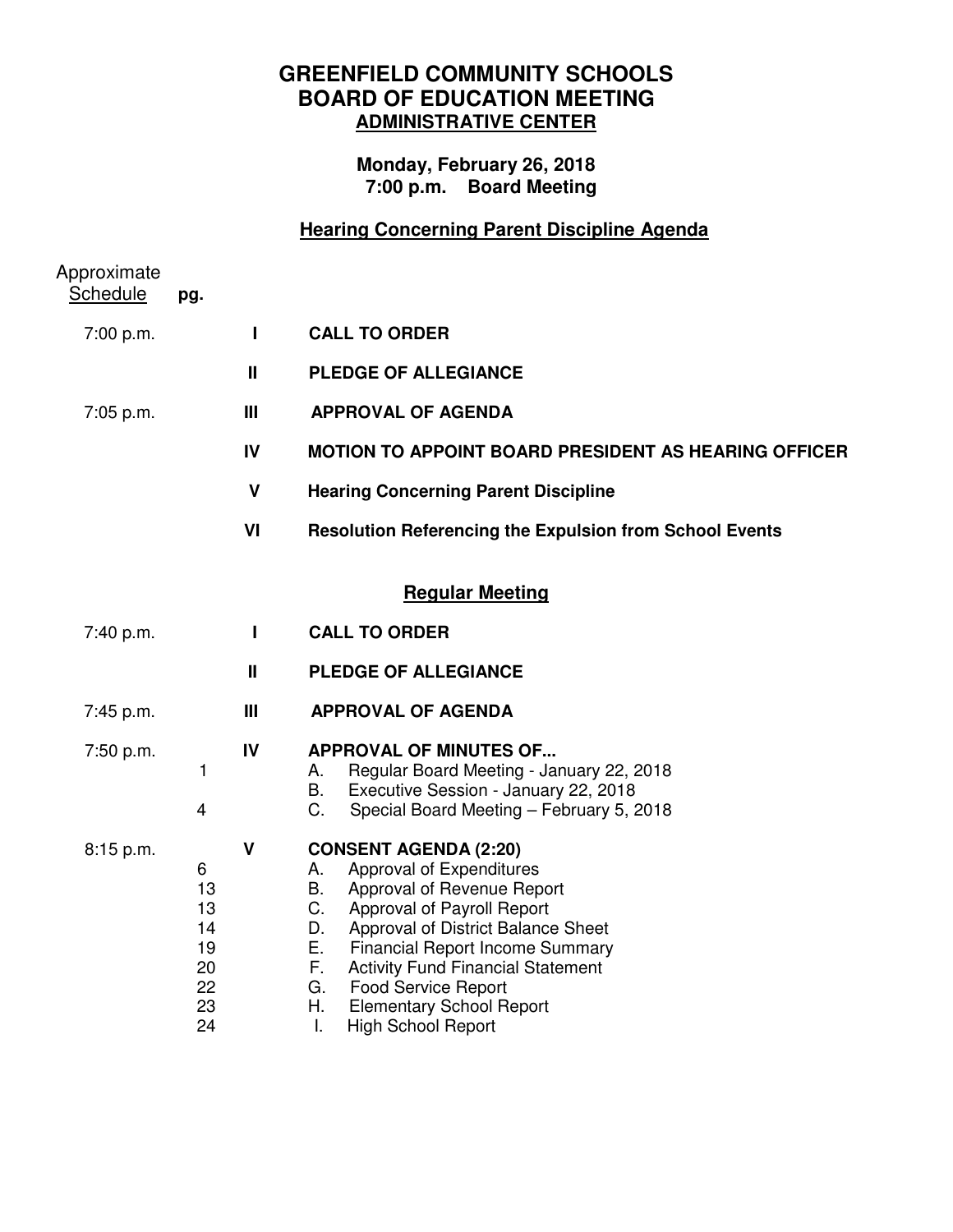| 8:20 p.m. | VI          | <b>INFORMATION</b><br>District Highlights - Illinois Science Assessments<br>А.                                                                                                                                                                                                                                                                                                                                                                                            |
|-----------|-------------|---------------------------------------------------------------------------------------------------------------------------------------------------------------------------------------------------------------------------------------------------------------------------------------------------------------------------------------------------------------------------------------------------------------------------------------------------------------------------|
|           | 25/26       | Mrs. Bettis and Mr. Lansaw<br>Transportation/Facilities Report - Mr. Plogger<br>В.                                                                                                                                                                                                                                                                                                                                                                                        |
|           | 27<br>28    | Foundation Report - Mr. Turpin<br>C.<br>Elementary Gym Project Update<br>D.<br><b>District Calendar Update</b><br>Е.<br>F.<br>Personnel:<br>1. Consideration and action to approve Volunteer Trap Coach -<br><b>Brandi Rynders</b><br>2. Consideration and action to approve Volunteer Trap Coach -<br>Wes Rynders<br>3. Consideration and action to approve Volunteer Trap Coach -<br><b>Garry White</b><br>4. Consideration and action to approve Volunteer Trap Safety |
|           |             | Officer - Nate Aldefer<br>G. Hunt Scholarship Information<br>H. Coop Update                                                                                                                                                                                                                                                                                                                                                                                               |
|           | 31          | Food Service Cooperative Information<br>L.                                                                                                                                                                                                                                                                                                                                                                                                                                |
| 8:50 p.m. | VII         | <b>OPPORTUNITY FOR CITIZENS TO SPEAK**</b>                                                                                                                                                                                                                                                                                                                                                                                                                                |
| 8:55 p.m. | <b>VIII</b> | <b>EXECUTIVE SESSION</b>                                                                                                                                                                                                                                                                                                                                                                                                                                                  |
|           |             | A. For the purpose of considering the appointment, employment,<br>compensation, discipline, performance, or dismissal of specific employees or<br>any other issues that may be properly considered under executive session<br>rules.                                                                                                                                                                                                                                      |
| 9:00 p.m. | IX          | <b>ACTION ITEMS</b><br>A. Consideration and Action on Hunt Scholarships                                                                                                                                                                                                                                                                                                                                                                                                   |
|           |             | B. Personnel:<br>1. Consideration and action to approve Volunteer Trap Coach -<br><b>Brandi Rynders</b>                                                                                                                                                                                                                                                                                                                                                                   |
|           |             | 2. Consideration and action to approve Volunteer Trap Coach -<br><b>Wes Rynders</b>                                                                                                                                                                                                                                                                                                                                                                                       |
|           |             | 3. Consideration and action to approve Volunteer Trap Coach -<br><b>Garry White</b><br>4. Consideration and action to approve Volunteer Trap Safety                                                                                                                                                                                                                                                                                                                       |
|           |             | Officer - Nate Aldefer<br>C. Consideration and Action on Facilities Report                                                                                                                                                                                                                                                                                                                                                                                                |
|           | 31          | D. Consideration and Action on Transportation Report<br>E. Consideration and Action on the Purchasing Cooperative Resolution<br>and Intergovernmental Agreement.                                                                                                                                                                                                                                                                                                          |
|           | 38          | F.<br>Consideration and Action upon School Lunch Balances Collection<br>Consideration and Action upon Long Range Facility Planning<br>G.                                                                                                                                                                                                                                                                                                                                  |
| 9:10 p.m. | X           | <b>CORRESPONDENCE:</b>                                                                                                                                                                                                                                                                                                                                                                                                                                                    |
|           | XI          | <b>OTHER BUSINESS:</b>                                                                                                                                                                                                                                                                                                                                                                                                                                                    |